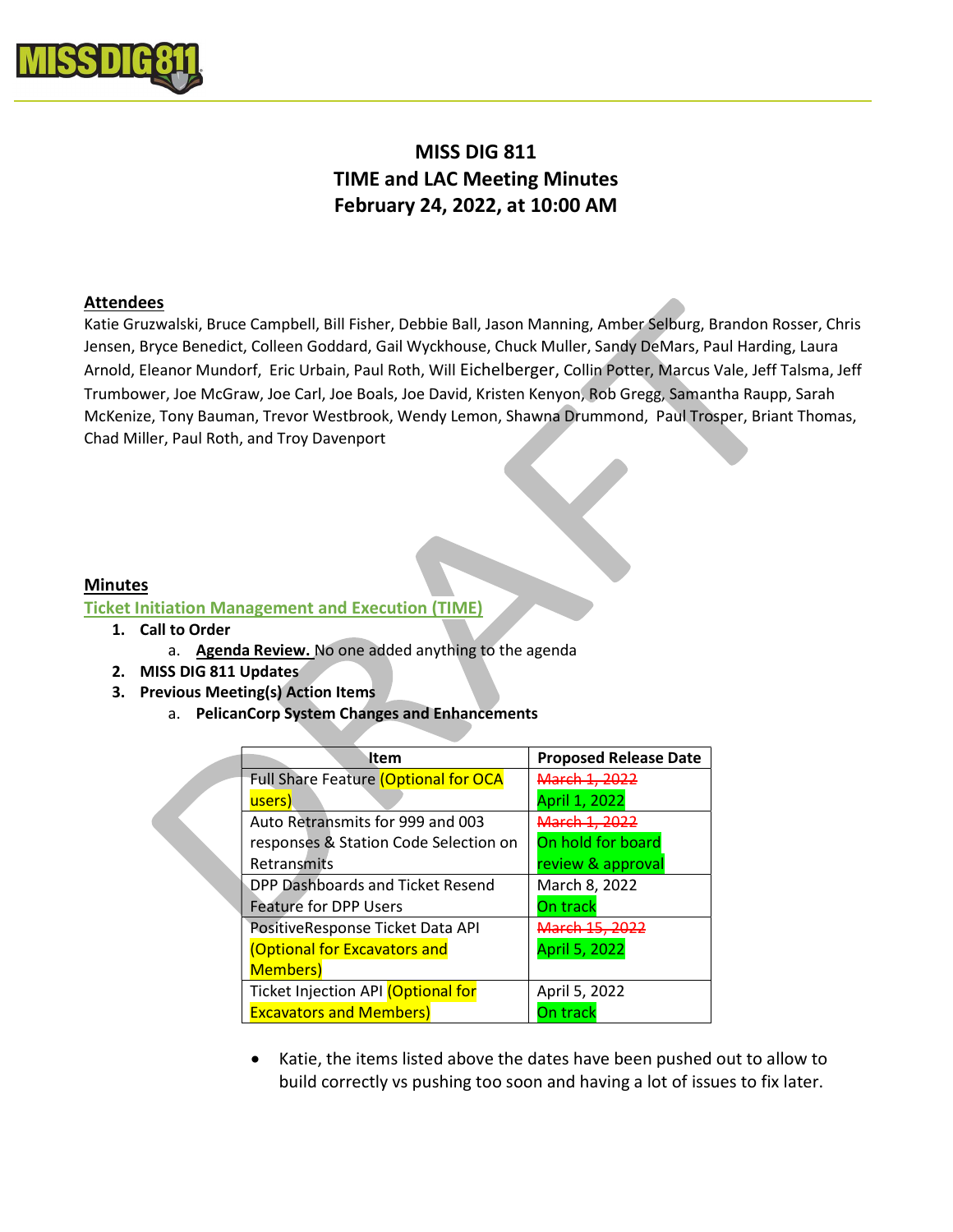

- DPP Dashboards, are in the process of testing internally on our DPP but is on track to meet the deadlines of March 8<sup>th</sup> or a next week. Laura we will put this out in the messages of the day and email thru our contact list and it will not be the standard broadcast.
- Katie when the DPP page is not loading and you see the background picture, for Windows hit Control + F5 on the Web page it will reload it and if you have a MAC hit Command -shift- R and we will force reload that page for you. We noticed if your browser had Cache a previous version and we release a new version it gets trapped.
- APIs, MISS DIG met this week and working with the Australia team on the Positive Response API. Also met this week on the Full share feature.
- Auto Retransmits for 999's, 003 and Station code selection retransmit, this was requested for the Board for approval. We are working on the Analysis document is being done which looks at the big picture and a bit more in depth of what the changes mean and the outcome they can have on the system as well as including external systems, and any changes that affects the TMS, this would go to the board for approval that is when we would have a begin date.
- a. For OneCallAccess (OCA) questions reach out to the Web Ticket Department by phone or email at (248) 370-6421 or webticketdept@missdig811.org. Guides and notices for Excavators can be found at reference.missdig811.org.
- b. For DamagePreventionPortal (DPP) questions reach out to the Member Services Department by phone or email at (800) 482-7161 or membersupport@missdig811.org. Guides and notices for Members can be found at resources.missdig811.org.
- c. MDPB Annual Meeting will be March 24, 2022. Officers will be elected at this meeting. After that is complete and a slate of Directors is established, and Officers elected committees can be proposed and established as the Officers and Directors see fit.
	- i. The last MISS DIG lead TIME meeting will be March 24, 2022.
	- ii. The last MISS DIG lead Sub-SETT meeting will be March 31, 2022.
	- iii. The MISS DIG lead Sub-TIME will no longer convene.
	- iv. MISS DIG 811 will continue to host Monday morning Status Update calls for 2022.

## 4. NEW Action Items

None currently.

## 5. Open Discussion

- Joe Boals asked if remarks field will continue as improvements have been made. Katie currently there is not a plan to remove this currently and will continue thru the dig season, and we do have more people that have are trained users and in the system. The Web ticket department doubled in size to allow for more training. Joe are there any systems bug or issues MISS DIG is working on we should be aware of. Katie, yes that will be covered in LAC meeting next.
- Katie stated the analysis document will be available to review for MISS DIG on March  $8<sup>th</sup>$ , and once this review to make sure if follows, polices, procedures, PA 174 law, then will be presented to the board for approval. Bruce this would be voted on by the end of April and then Pelican will work on developing the process.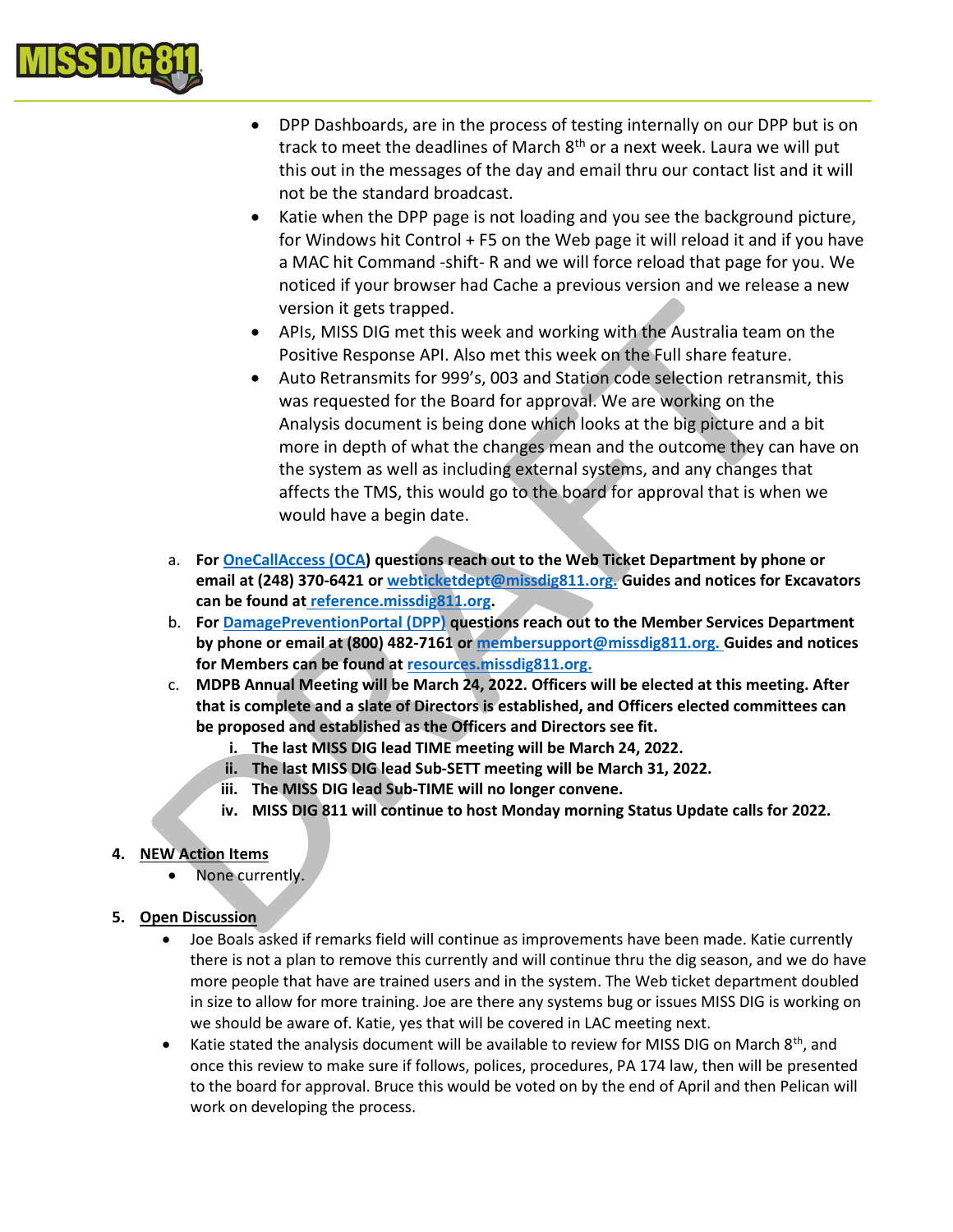

Sub-Supplemental meeting was canceled for March 3rd, due to the FNCA conference.

#### Meeting Schedule

- 1. Quarterly meetings will be held following the MDPB meetings.
	- a. Upcoming Meetings:
		- i. TIME
			- 1. March 24 (WITH MDPB)
		- ii. Sub-SETT
			- 1. March 10, March 17, March 31

## Adjourned: 10:15 AM

# Locator Action Committee (LAC)

- Top Locating Issues
	- Retransmits calculations bug
	- Bruce, Pelican is working on this. We are seeing issues with legal dig start date and time for retransmits on destroyed marks, additional assistance, rand unmarked facilities on regular tickets but looking to have the timing issue completed this week. Katie and Martine are working on this and scenarios due to there are exceptions to the rule and should be available this week.

## Locator Staffing

- Tony (USIC) we are still in the process of bringing the URG employees over for training and we have additional people being hired and higher than it's been. Bruce added if they need MISS DIG to assist in training let us know.
- Bruce, we are working on the pilot project which Harry Carr is leading and maintain the marks t and we have several companies interested in this and what it will look like, discuss with members on a high level and what that means to liability wise and coordination wise and hoping this will do to support our members and their locators with retransmits, not initially marking but maintaining them after they are marked. If you to the MDBP page under Best Practices for project tickets and large project that is part of Best Practice helping the locators maintaining their marks and have been established and build from and review with MDBP as we continue.
- Conflict Resolution
	- If there are any conflicts, please reach out and we will notify the MDBP.

#### Open Discussion

- Paul Harding brought up to everyone the questions he receives by the locator, which takes presidents the remarks or polygon. It is the polygon, and I am informing the locators if you see a ticket that a polygon or remarks say located the entire lot and front and back, then a call needs to be made to the person who placed the ticket so the ticket can be resubmitted correctly.
- Katie this is not something new and seen 2016 the drawn polygon takes presidents over remarks.